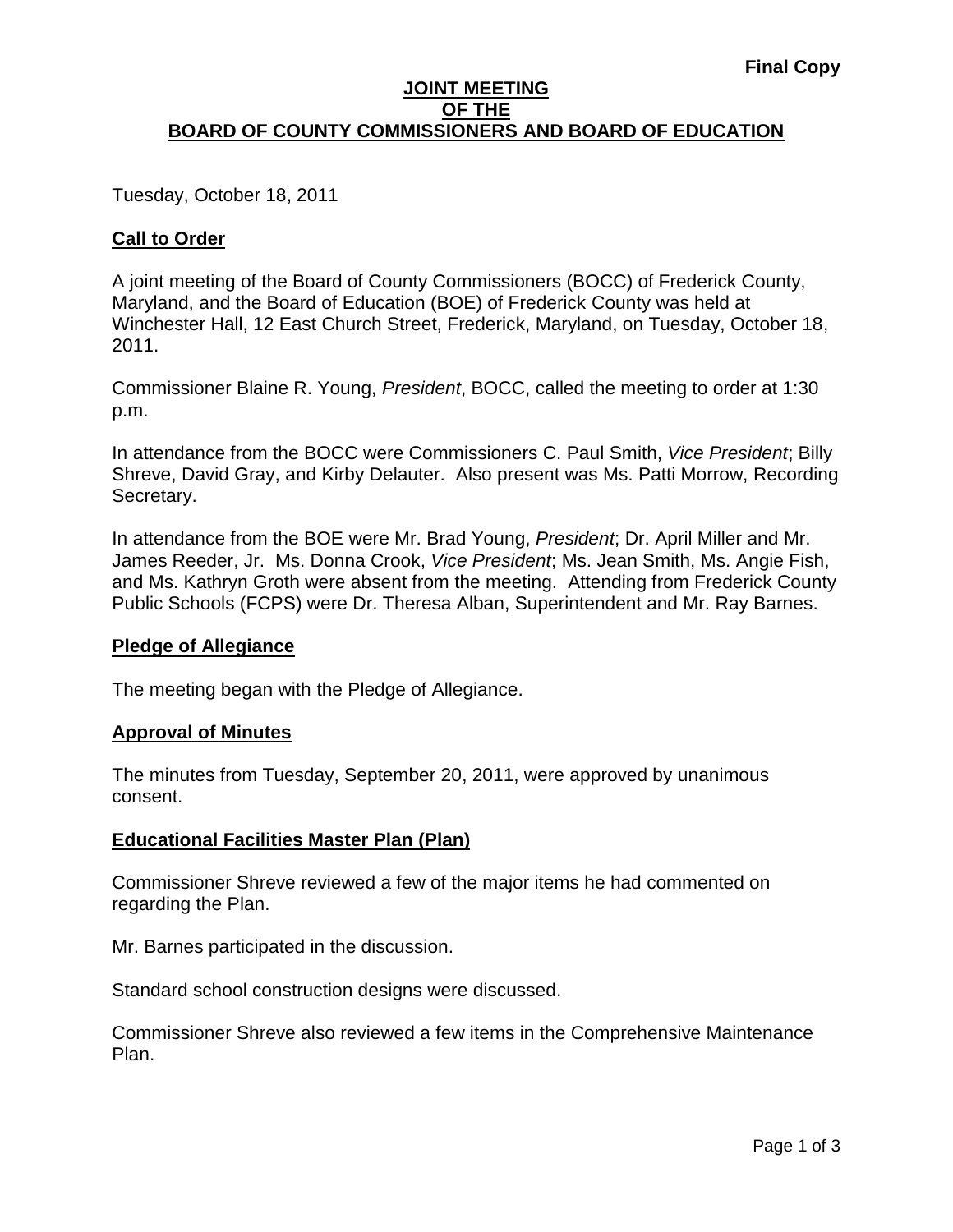#### **JOINT MEETING OF THE BOARD OF COUNTY COMMISSIONERS AND BOARD OF EDUCATION**

Commissioner Shreve summarized his recommendations stating the BOCC should have a part in the planning process of the Plan; change the way redistricting is determined; and create a more efficient maintenance plan.

Mr. Young indicated FCPS staff would review the recommendations and bring back comments at a later date.

#### **Fund Balance Priority – How to Determine Where the Money from Fund Balances Goes: Salaries, Systemic Renovation, New Construction or Deferred Maintenance**

A discussion was held on the suggestion of dedicating a portion of fund balance to systemic projects.

It was suggested that Commissioner Young, Mr. Young, and corresponding finance staff would meet to draft a policy dealing with fund balances in the budgeting process.

# **Partnership Between Frederick County Public Schools and The Great Frederick Fair**

Mr. Steve Lockhard and Mr. Chris Horn, FCPS, gave a PowerPoint presentation on the successful partnership between the FCPS and The Great Frederick Fair.

# **Legislative Position Statement Regarding Count of Students Whose Presence in the U.S. Cannot be Reasonably Documented**

Commissioner Young related to the BOE that the 2012 BOCC legislative package included a position statement that requested authority to FCPS to count and report the number of students who are not United States (U.S.) citizens.

Mr. Young responded stating that approximately six percent of FCPS students indicated they were not born in the U.S. or that they did not answer the question of where they were born on the school registration form.

Dr. Alban noted the Maryland State Board of Education provided a ruling that a school system would have no legitimate reason to look into the legal status of students because of the impact on the school system budget.

Mr. John Mathias, County Attorney, disagreed with the ruling.

Commissioner Young requested to have the issue put on a BOE agenda to take action on.